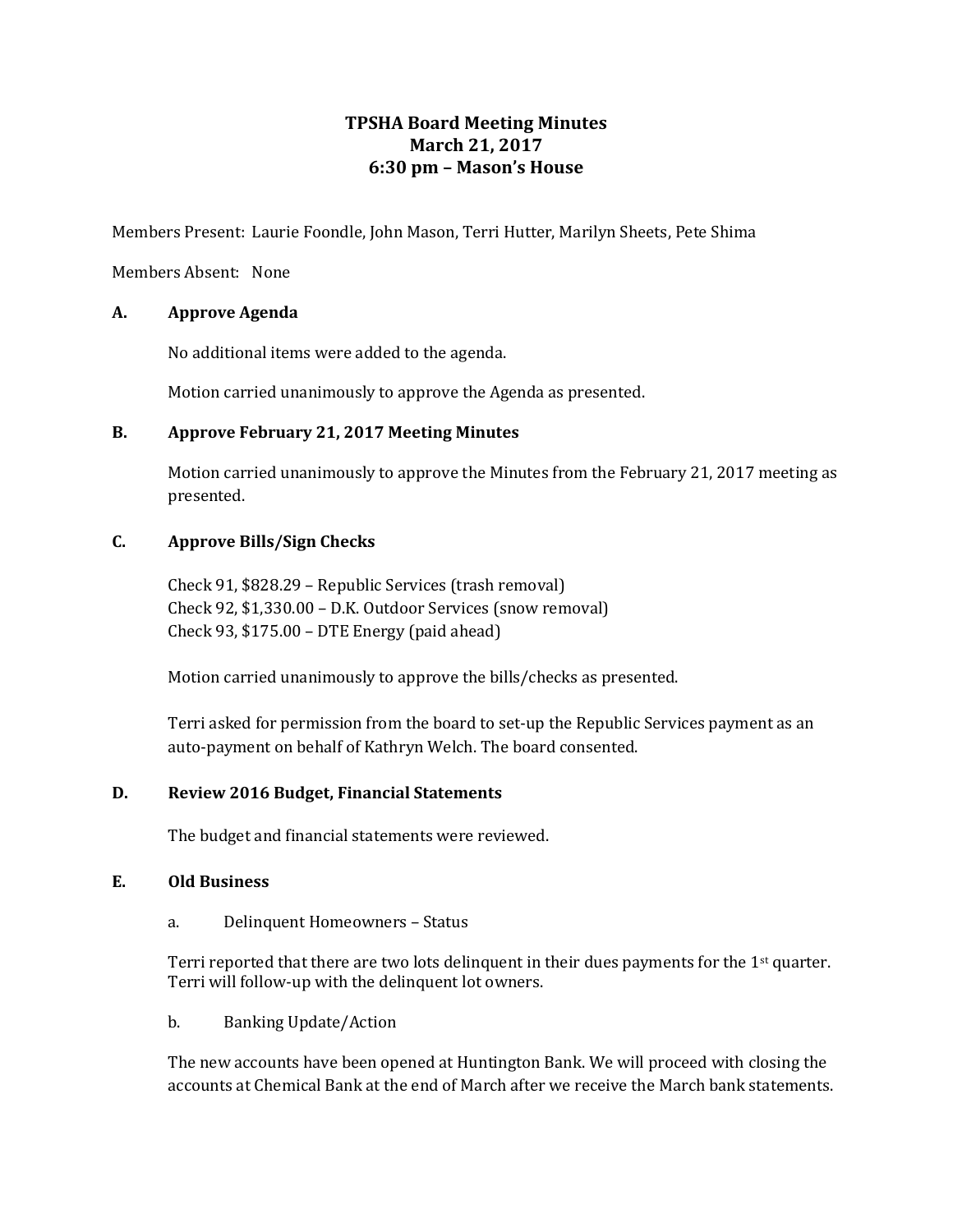We are currently receiving 1.25% interest for the first 90 days in our Business Premier Money Market account. Terri is continuing to evaluate future options. The Bank of the Internet is offering 0.8% interest. This is the highest rate offered based on what we've discovered so far. Terri will continue to research options.

## **F. New Business**

a. TPSHA Correspondence – Homeowner-related Issues

The Board of Directors has received a complaint about a dish antenna on a home in the neighborhood.

## b. CCR Compliance

It was pointed out that the BOD is responsible for enforcing the CCR's and that to be consistent and fair we can't pick and choose when and where the CCR's are enforced. With this thought in mind we decided to send out a letter to homeowners that brings to their attention the CCR's. We believe many "new" homeowners may not know that the CCR's exist and need to be followed for the benefit of all homeowners.

We are aware that there are instances of non-compliance that have existed for several years. We will seek feedback on the desire to make changes to the CCR's. An example of this are the dish antenna's mounted on some homes in the association. The BOD does not desire to raise conflicts among neighbors. Rather, the BOD's desire is to be fair and consistent in carrying out their responsibilities.

Laurie will draft a document and send it to the BOD for review.

#### **G. Grounds Maintenance**

a. Update on North Entrance Landscaping Project

John is getting another quote from Natures Garden Center for the work to be performed at the north entrance. We have a quote from Lodi Farms. Justin, who worked at Lodi Farms last year and provided the quotation, is no longer working for Lodi Farms so we are less confident that the work will be performed as desired.

#### **H. Open Floor**

a. Single Email Address on Website (for distribution to all Board members)

Kris Foondle (our web master) created the ability for people to send an email to the BOD via our website (tpsha.org). The emails are forwarded to Laurie for review and distribution as appropriate.

#### b. TPSHA Clean-up Day Flyer

Laurie prepared a flyer to send out with the  $2<sup>nd</sup>$  quarter statements.